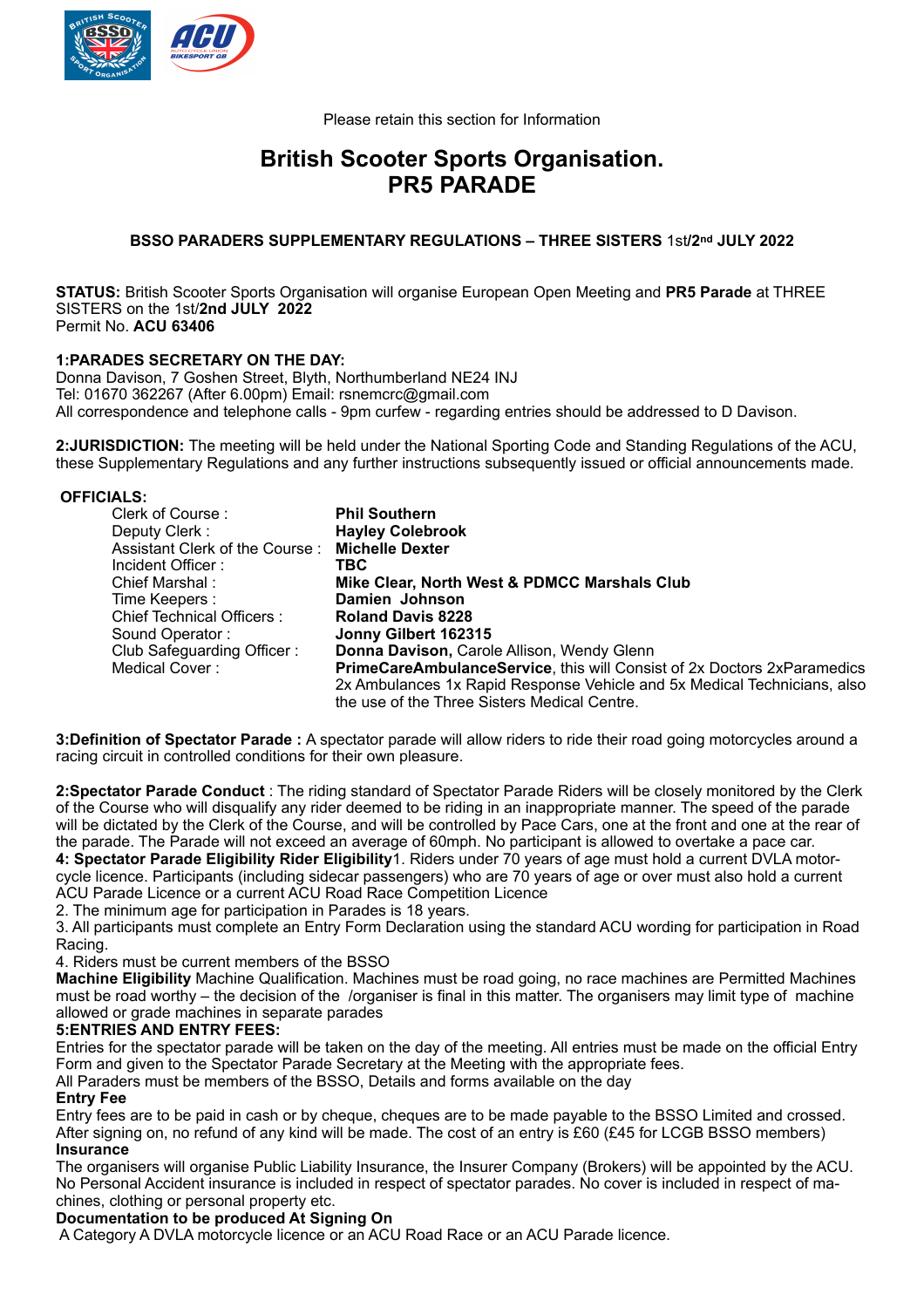# **6:Clothing, Safety Helmets & Technical Control**

## **Clothing**

Full leather clothing (one or two piece) in good condition or suitable protective motorcycle clothing, including boots and gloves, designed for road use must be worn. (Paddock jackets, ordinary jeans, trainers etc are not acceptable) **Safety Helmets**

Safety helmets must be legal for road use, properly fastened and worn at all times. An ACU Gold Standard helmet is recommended.

## **Technical Control**

Participants must ensure their machines and clothing meet the conditions stated in sections 5 and 7. An approved Technical official will be appointed. Checks will be carried out but limited to checking documentation and Registration Numbers. A sticker affixed to the headlamp of the machine and a wristband for the rider will identify approved participants.

## **7:Limitation - Numbers of Riders Allowed**

Parades containing 60 or less riders will be controlled by two pace cars/ travelling marshals, one at the front and one at the rear. Parades containing over 60 riders are permitted, but will be controlled by one extra pace car/travelling marshals for each additional block of up to 60 riders.

## **8:Change of Machine or Rider**

No change of the make of machine and/or rider may be permitted after entries have closed. The machine stated on the entry form is the machine that you must ride.

## **9:Spectator Parades Schedule**

The spectator parade events will be run on the day of the meeting during the Scheduled program over 6 laps. The BSSO Limited reserves the right to alter, modify, or cancel, any part of the programme as it may deem appropriate. **10:Course**

The course is 0.9 miles (1.4km) long and paraded in a clockwise direction.

## **11:Riders Briefing**

The Clerk of the Course will issue written PR5 Parade briefing by on-line notes from the BSSO website & social media.

## **12:Method of Start for Spectator Parade Events**

The spectator parade events will start with paraders allowed onto the circuit following the "Pace Car".

## **13:Speed**

The average speed of the participants must not exceed 60mph. The speed of the parade will be dictated by the Clerk of the Course, who will take into consideration the circuit, conditions and machinery, and will be controlled by Pace Cars or Travelling Marshals. No participant is permitted to overtake a pace car or Travelling Marshal.

#### **14:Alcohol**

As per the National Sporting Code of the ACU, the permitted level of alcohol is zero.

## **15:Drug Abuse**

All riders in spectator parade events organised under ACU jurisdiction are forbidden to use any doping product which are in the list of prohibited drugs as per the National Sporting Code of the ACU.

#### **16:Retirements during Spectator Parades**

All riders who retire during a parade must leave the Course with their machine at the very first available opportunity, at all times ensuring that they do not place themselves or their machines in such a position as to constitute a danger to other paraders. The penalty for breaking these rules will be disqualification from the meeting. "Touring" back to the paddock whilst spectator parade events are under way is strictly forbidden.

## **18:Queries**

In the event of any query arising from these Regulations, please write (enclosing a stamped-addressed envelope for any reply) to the Parade Entry Secretary of the meeting: Donna Davison, 7 Goshen Street, Blyth, Northumberland NE24 INJ

## **19:Abbreviations**

ACU – Auto Cycle Union, BSSO – British Scooter Sports Organisation, DVLA Driver and Vehicle Licensing Agency

**20: COVID-19:Due to the current pandemic which we all find ourselves in, competitors and officials should be aware that this event is, as with any other sporting event, subject to Government advice / guidance. As the governing body of motorcycle sport in Great Britain (less Northern Ireland), the ACU are bound to follow and adhere to current and up to date Government regulations. As such, the Permit for this event may be withdrawn subject to government advice/guidance issued leading up to the event. Alternatively, again dependent on UK Government regulations in force leading up to the event, it may be necessary to reduce the duration of the event. Should this be the case all competitors/officials will be notified as soon as possible.**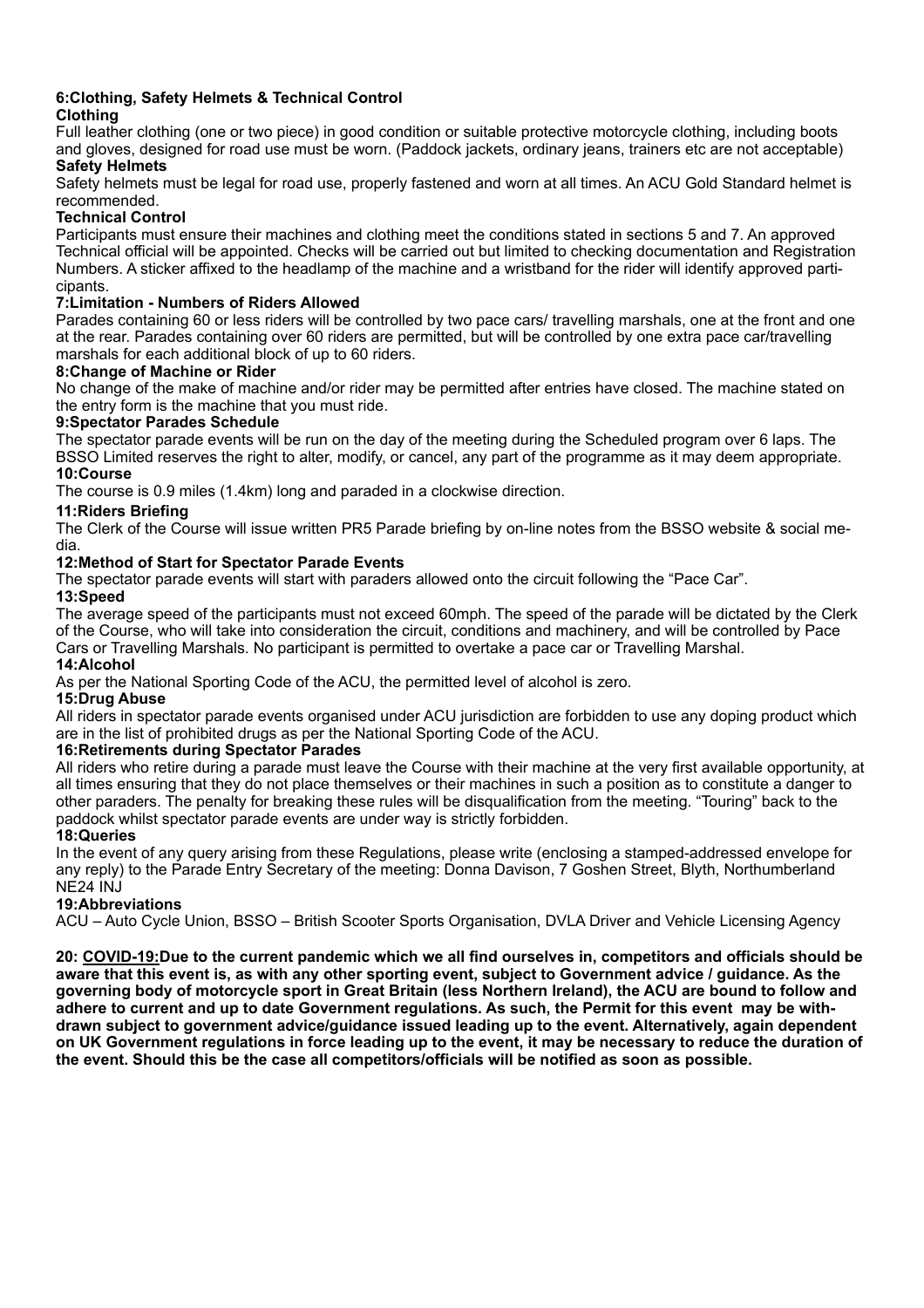#### **Please detach this section and send to Entries Secretary**

## **THREE SISTERS** 1st**/2nd JULY 2022**

## **PR5 PARADE ENTRY FORM**

P.C.L. No. 008 **European Open Meeting** Permit No. ACU 63406

**Entries Secretary:** 

Donna Davison**,** 7 Goshen Street, Blyth, Northumberland NE24 INJ Tel: 01670 362267 (After 6.00pm) Email: [rsnemcrc@gmail.com](mailto:rsnemcrc@gmail.com) **CLOSING DATE FOR ENTRY SATURDAY 18th JUNE 2022 PLEASE COMPLETE ALL DETAILS IN FULL USING BLOCK CAPITALS**

|                       |                 | <b>RIDER</b> |  |
|-----------------------|-----------------|--------------|--|
| <b>FULL NAME</b>      |                 |              |  |
| <b>ADDRESS</b>        |                 |              |  |
|                       | <b>POSTCODE</b> |              |  |
| <b>TELEPHONE</b>      |                 |              |  |
| <b>MOBILE</b>         |                 |              |  |
| <b>EMAIL</b>          |                 |              |  |
| <b>BSSO M'ship No</b> |                 |              |  |
| <b>ACU Licence No</b> |                 |              |  |

|                      | <b>INVITED CLUB MEMBERS I</b> declare that I am a fully paid up member of the: |  |  |  |
|----------------------|--------------------------------------------------------------------------------|--|--|--|
| <b>CLUB</b>          |                                                                                |  |  |  |
| <b>Membership No</b> |                                                                                |  |  |  |
| <b>SIGNATURE</b>     |                                                                                |  |  |  |

#### **PLEASE ENSURE YOU HAVE:**

**Your own Transponder No/s**

1. SIGNED THE INDEMNITY

- 2. INCLUDED ALL LICENCE AND MEMBERSHIP NUMBERS
- 3. ENCLOSED CORRECT ENTRY FEE<br>4. CHEQUES PAYABLE TO BSSO

4. CHEQUES PAYABLE TO **BSSO**

5. FILLED IN **ALL** CONTACT DETAILS

#### **ENTRY FEE DUE FOR THIS PARADE : LCGB/BSSO MEMBERS £45 NONE MEMBERS £60**

#### **YOU MUST FILL IN BELOW THE NAME & ADDRESS OF YOU HELPER/MECHANIC ACCOMPANYING YOU AT THIS MEETING, WITHOUT WHICH HE/SHE WILL NOT BE ALLOWED IN THE CIRCUIT.**

**Name; Address;**